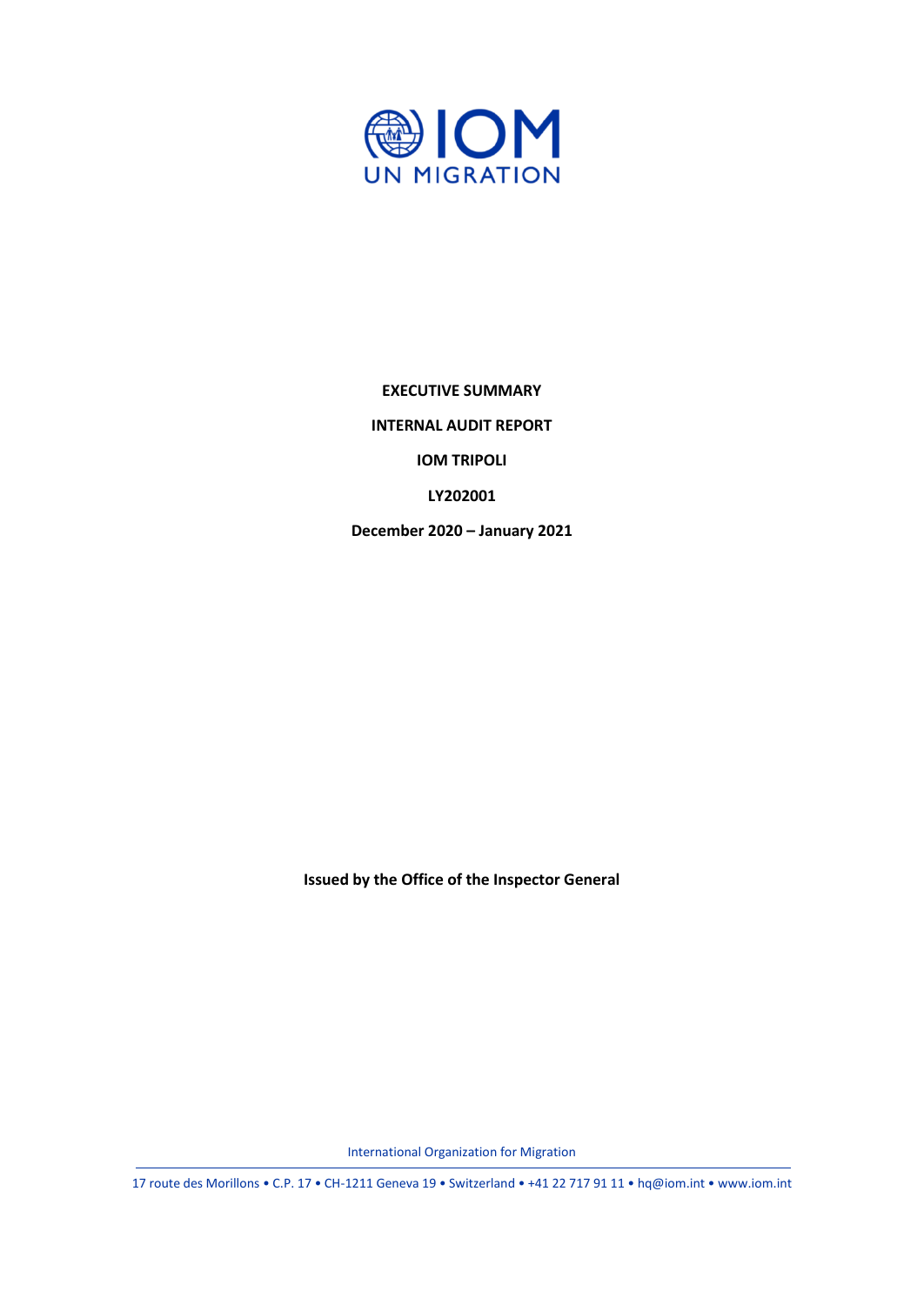# **Report on the Audit of IOM Tripoli Executive Summary LY202001**

The IOM Office of the Inspector General (OIG) conducted a *remote* internal audit of Country Office IOM Tripoli, Libya (the "Country Office") from December 2020 to January 2021. Internal Audit aimed to assess adherence to financial and administrative procedures in conformity with IOM's rules and regulations and the implementation of and compliance with its internal control system.

Specifically, the audit assessed the risk exposure and risk management of the Country Office's activities, in order to ensure these are well understood and controlled by the local management and staff. Due to the limitation of a *remote* internal audit, the review was based on scanned copies of documents provided by the Country Office.

Selected samples from the following areas were reviewed:

- a. Management and administration
- b. Human Resources
- c. Finance and Accounting
- d. Procurement and Contracting
- e. Information Technology
- f. Programme and Operations

The audit covered the activities of the Country Office from December 2018 to January 2021. The Country Office recorded the following expenses based on IOM financial records:

- December 2018 to December 2019 USD 42,401,289 representing 2 per cent and 13 per cent of IOM Total and Middle East and North Africa Region, respectively
- January 2020 to January 2021 USD 46,655,810 representing 4 per cent and 23 per cent of IOM Total and Middle East and North Africa Region, respectively.

The last internal audit of the Country Office was 2016.

The *remote* internal audit was conducted in accordance with the Charter of the Office of the Inspector General and in general conformance with the *International Standards for the Professional Practice of Internal Auditing.*

#### **Overall audit rating**

OIG assessed the Office as **Partially Effective, Major improvements needed** which means:

Significant and/or material issues noted. Internal controls, governance and risk management practices are generally implemented, but have some weaknesses in design or operating effectiveness such that, until they are addressed, there is no reasonable assurance that the objectives are likely to be met.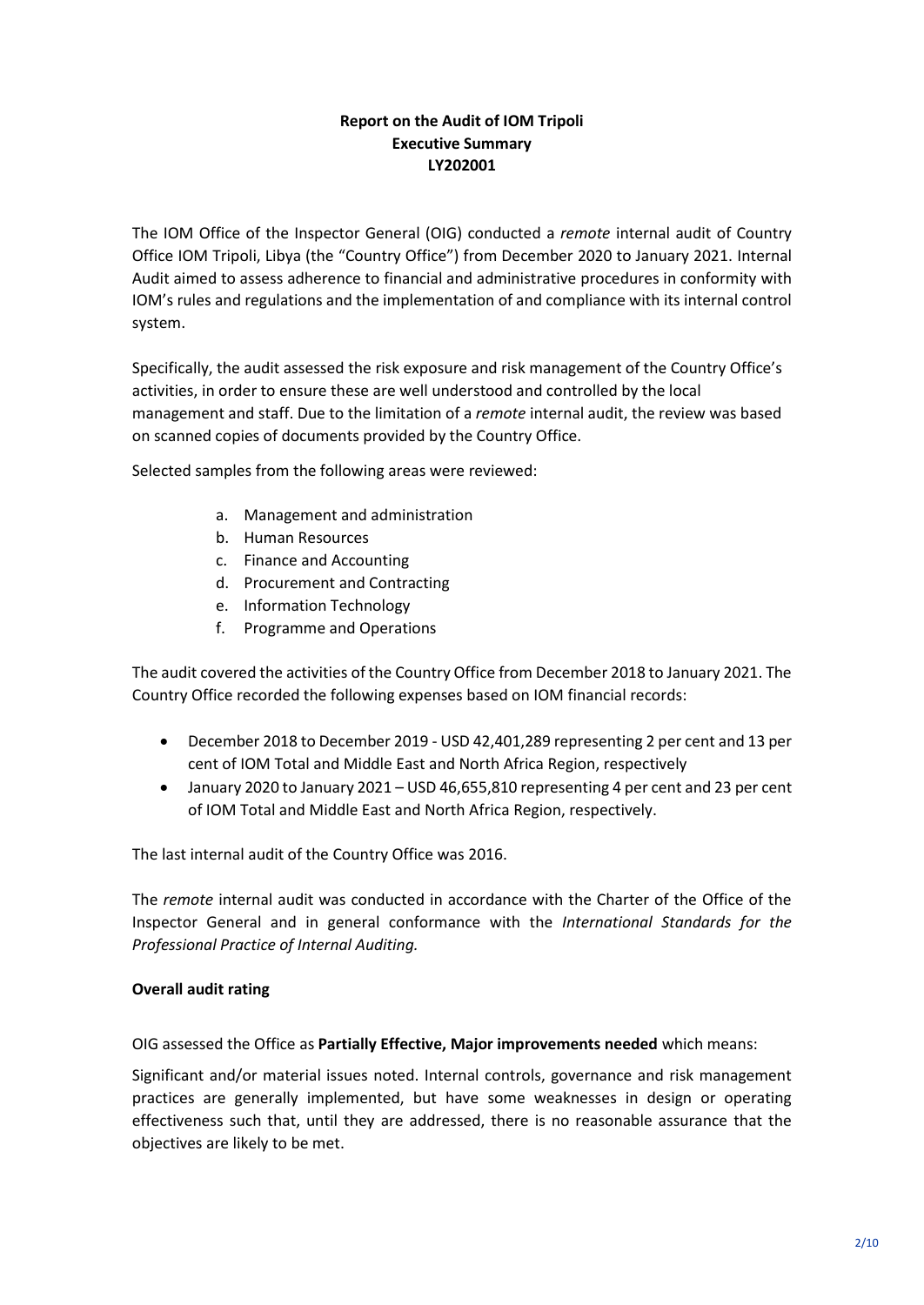(Indicatively, up to 5 very high-risk issues, up to 15 high risk issues, and several medium issues).

This rating was mainly due to weaknesses noted in the following areas:

- 1. Accounting and projectization of warehouse construction
- 2. Exit visa processing
- 3. Privileges and Immunities framework
- 4. Staff Location, travel on duty and rotation cycle
- 5. Cash administration
- 6. Accounting and disbursement process
- 7. Long outstanding items in vendor and staff accounts
- 8. Incomplete vendor files
- 9. Vehicle fleet management
- 10. Host family allowance

## **Key recommendations: Total = 30; Very High Priority = 2; High Priority = 8: Medium Priority = 20**

#### **Very High Priority Recommendation:**

Prompt action is required within a month to ensure that processes will not be critically disrupted and IOM will not be *critically* adversely affected in its ability to achieve its strategic and operational objectives.

There are two Very High Priority recommendations consisting of one recommendation each for Finance and Accounting and Programme and Operations. These are as follows:

- 1. Coordinate with Regional Office and Headquarters on the best possible course of action for resolving the warehouse construction on leased property.
- 2. Establish a standard approach to process exit visas and provide training to all those involved.

#### **High Priority Recommendation:**

Prompt action is required within three months to ensure that IOM will not be adversely affected in its ability to achieve its strategic and operational objectives.

The High Priority recommendations are presented below:

- 1. One recommendation for Management and Administration, one recommendation for Human Resources, two recommendations for Procurement and Contracting and one recommendation for Programme and Operations. These recommendations aim to ensure that the assets of IOM are properly safeguarded, staff welfare is secured and that IOM operations are effective and efficient.
	- $\circ$  CO should continue to coordinate closely with IOM Tunisia, the Regional Office, and Headquarters to improve the status of IOM Libya in Tunis.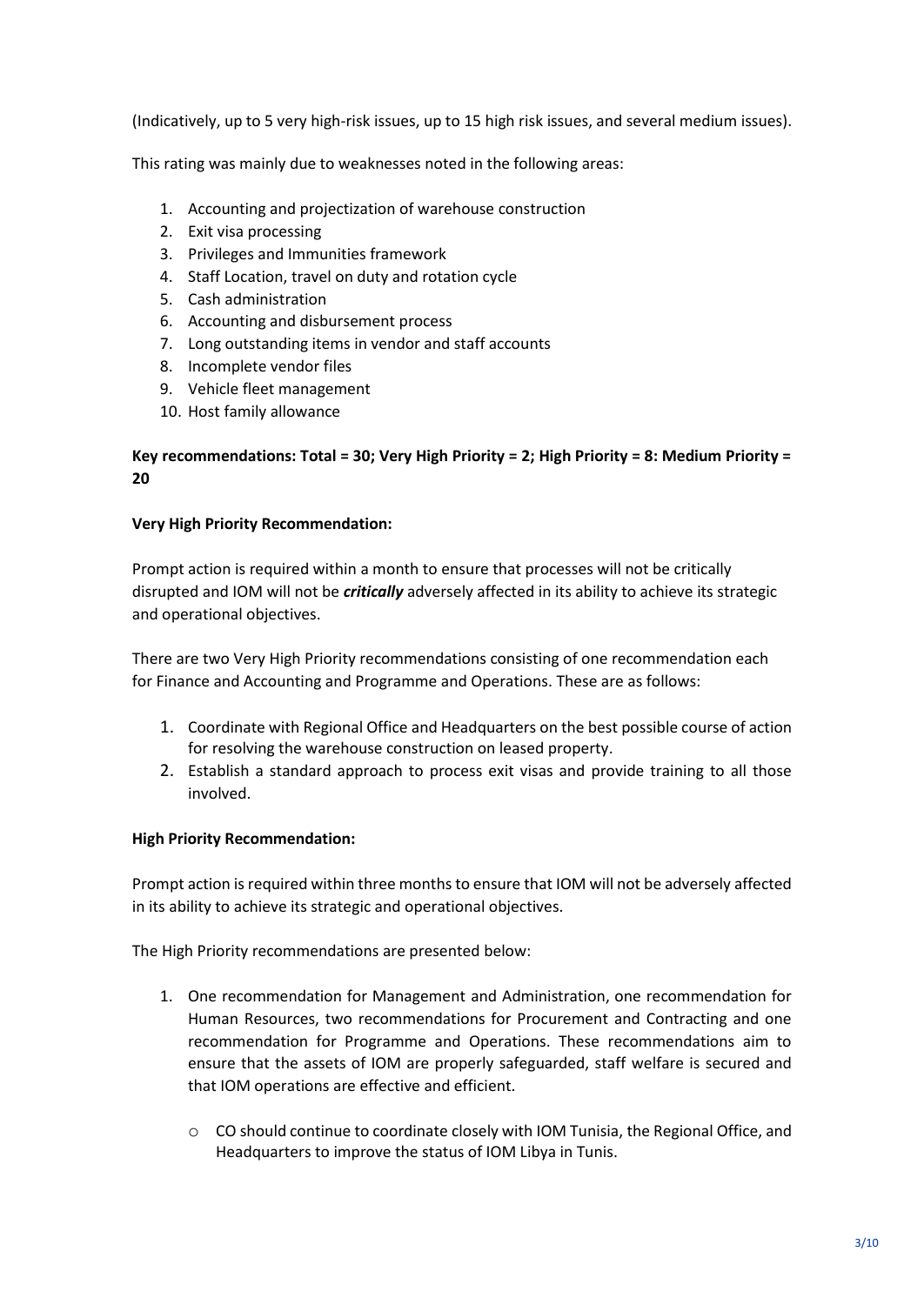- o Review the staff rotation cycle for IOM Libya based staff and options for telecommuting to improve supervision over Tripoli activities.
- $\circ$  Update vendor files with the necessary supporting documentation, including signed code of conduct for vendors.
- $\circ$  Establish clear guidance over vehicle usage and a written memo signed by all involved clarifying the rights and obligations of each of the users, if applicable.
- $\circ$  Improve the process of payment to host families in coordination with relevant units in the organization.
- 2. Three recommendations on Finance and Accounting are directed towards the enhancement of the reliability and integrity of the Country Office's financial and operational information.
	- o Formalize the standard operating procedures for cash administration in coordination with relevant units within the organization, taking into context the security situation in Libya.
	- $\circ$  Review the existing internal control systems to address the gaps and weaknesses identified in the accounting and disbursement process and establish adequate supervision and quality control to ensure compliance.
	- o Establish adequate systems and processes to improve the management of vendor payables.

There are twenty Medium priority recommendations consisting of six recommendations in Procurement and Contracting, five recommendations in Finance and Accounting, four recommendations in Human Resources, two recommendations each in Information Technology and Programme and Operations, and one recommendation in Management and Administration which need to be addressed by the Country Office within one year to ensure that such weaknesses in controls will not moderately affect the Country Office's ability to achieve its entity or process objectives.

## **Management comments and action plans**

Management is in the process of implementation. Comments and any additional information provided have been incorporated into the report, where appropriate.

## **Limitations on the Scope of the Audit**

Because of the concept of selective testing of data and inherent limitation of *remote* internal auditing, there is no guarantee that all matters of significance to IOM will be discovered by Internal Audit. It is the responsibility of Country Office local management to establish and implement internal control systems to assure the achievement of IOM's objectives in operational effectiveness and efficiency, reliable financial reporting and compliance with relevant laws, regulations and policies. It is also the responsibility of local management to determine whether the areas the internal audit covered and the extent of verification or other checking included are adequate for local management's purposes. Had additional procedures been performed, other matters might have come to Internal Audit attention that would have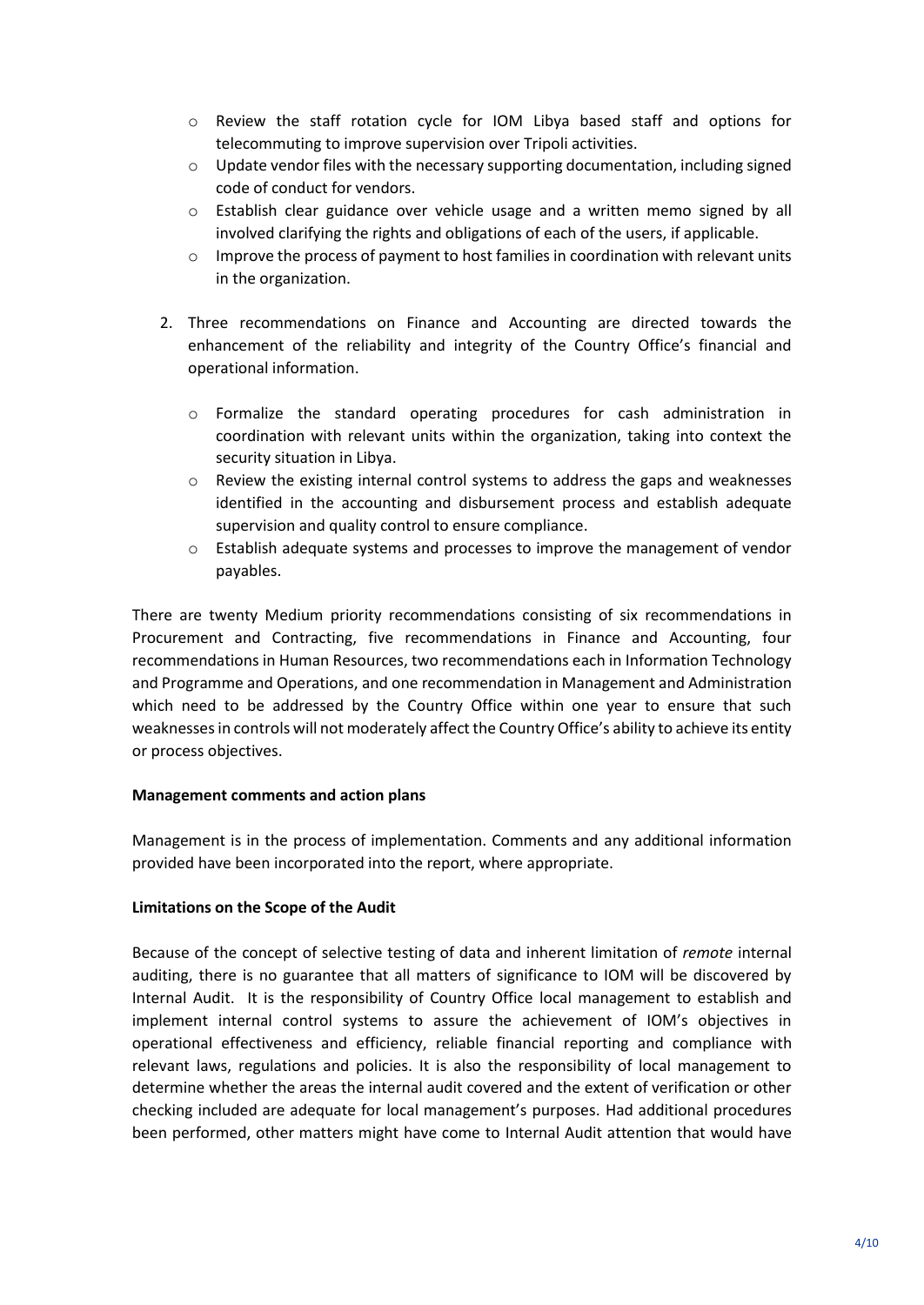been reported. This report is intended solely for information and should not be used for any other purpose.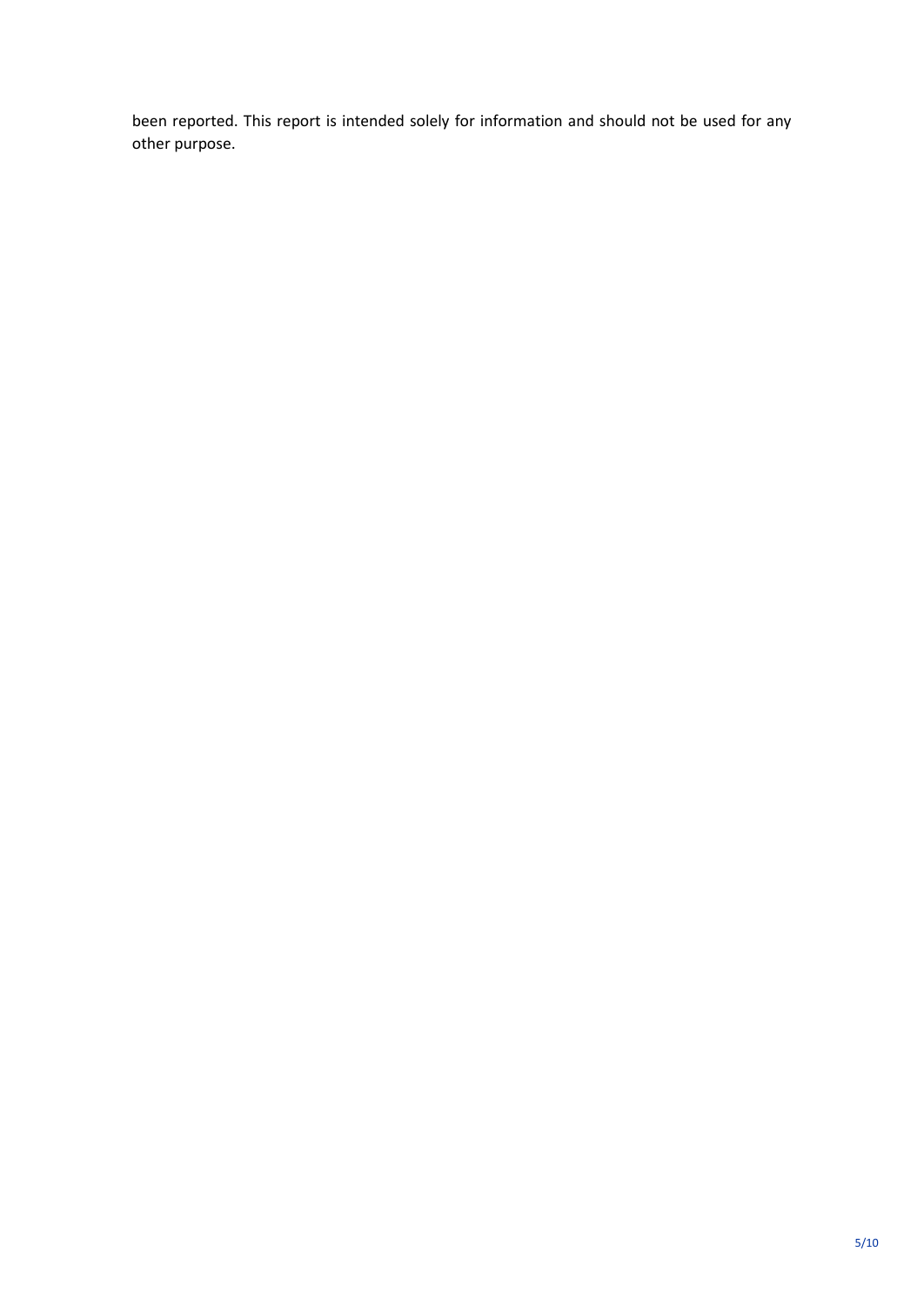## **International Organization for Migration Office of the Inspector General**

### **I. About the Country Office**

The main office is in Tripoli, Libya. As of January 2021, the Country Office has 192 personnel categorized into: 48 officials, 107 staff and 37 non-staff. The Country Office recorded the following expenses based on IOM financial records for the following periods:

- December 2018 to December 2019 USD 42,401,289 representing 2 per cent and 13 per cent of IOM Total and Middle East and North Africa Region, respectively
- January 2020 to January 2021 USD 46,655,810 representing 4 per cent and 23 per cent of IOM Total and Middle East and North Africa Region, respectively.

The Country Office has a total portfolio of sixty-two (62) projects and total budget of USD 111.5 million. Top 2 projects by type:

- 4 Projects for Repatriation assistance amounting to USD 83.9 million or 75 per cent of budget
- 8 Projects on Emergency response and assistance to displaced populations amounting to USD 8.5 million or 8 per cent of budget

The last audit was performed in 2016.

#### **II. Scope of the Audit**

#### **1. Objective of the Audit**

The *remote* internal audit was conducted in accordance with the Charter of the Office of the Inspector General and in general conformance with the *International Standards for the Professional Practice of Internal Auditing.* The focus of the audit was adherence to financial and administrative procedures in conformity with IOM's rules and regulations and the implementation of and compliance with its internal control system.

## **2. Scope and Methodology**

In compliance with Internal Audit standards, attention was paid to the assessment of risk exposure and the risk management of the Country Office activities in order to ensure that these are well understood and controlled by the local management and staff. Recommendations made during the internal audit fieldwork and in the report aim to equip the local management and staff to review, evaluate and improve their own internal control and risk management systems.

Due to the limitation of a remote audit, the review was based on scanned copies of documents provided by the Country Office.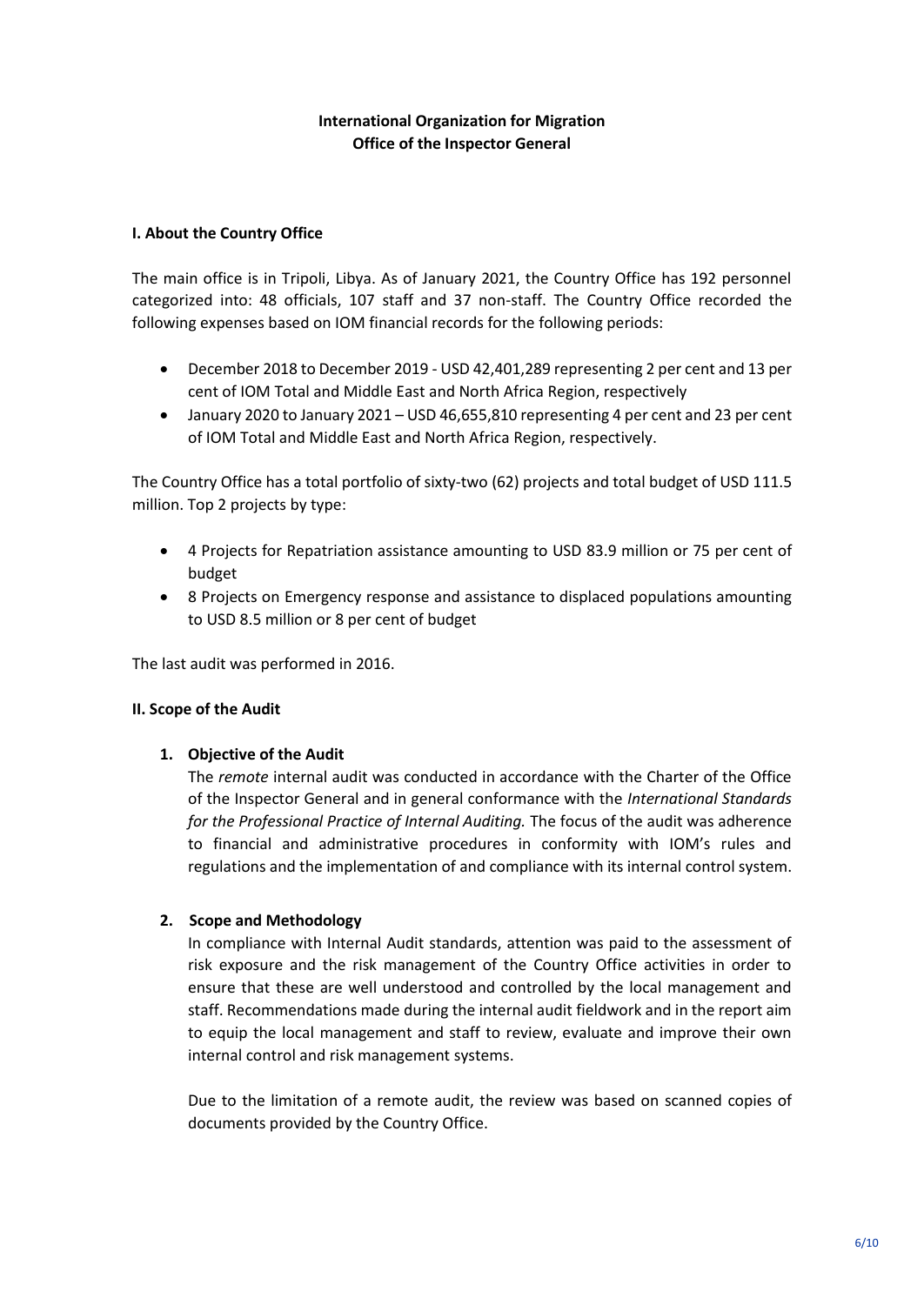#### **III. Audit Conclusions**

#### 1. **Overall Audit Rating**

OIG assessed the Office as **Partially Effective, Major improvements needed** which means:

Significant and/or material issues noted. Internal controls, governance and risk management practices are generally implemented, but have some weaknesses in design or operating effectiveness such that, until they are addressed, there is no reasonable assurance that the objectives are likely to be met.

(Indicatively, up to 5 very high-risk issues, up to 15 high risk issues, and several medium issues).

### **IV. Key Findings and Recommendations**

1. Accounting and projectization of warehouse construction

The CO constructed a warehouse on leased property without prior approval from donors or guidance from the Accounting and Financial Reporting Division (ACO) on proper accounting treatment.

Very High Priority Recommendation:

- o Coordinate with Regional Office and Headquarters on the best possible course of action for resolving the warehouse construction on leased property.
- 2. Exit Visa processing

Discrepancies were found in exit visa receipts compared to the lists of returnees and the cash advance settlements.

Very High Priority Recommendation:

- $\circ$  Establish a standard approach to process exit visas and provide training to all those involved.
- 3. Privileges and Immunities Framework $1$
- 4. Staff Location, travel on duty and rotation cycle
- 5. Cash administration

There were control deficiencies noted in cash administration. High Priority Recommendation:

o Formalize the standard operating procedures for cash administration in coordination with relevant units within the organization.

<sup>1</sup> *Issues 3, 4, 9 are not presented per the established protocol on public disclosure (IN IB/78 Rev. 1 "Disclosure of Internal Audit Reports)*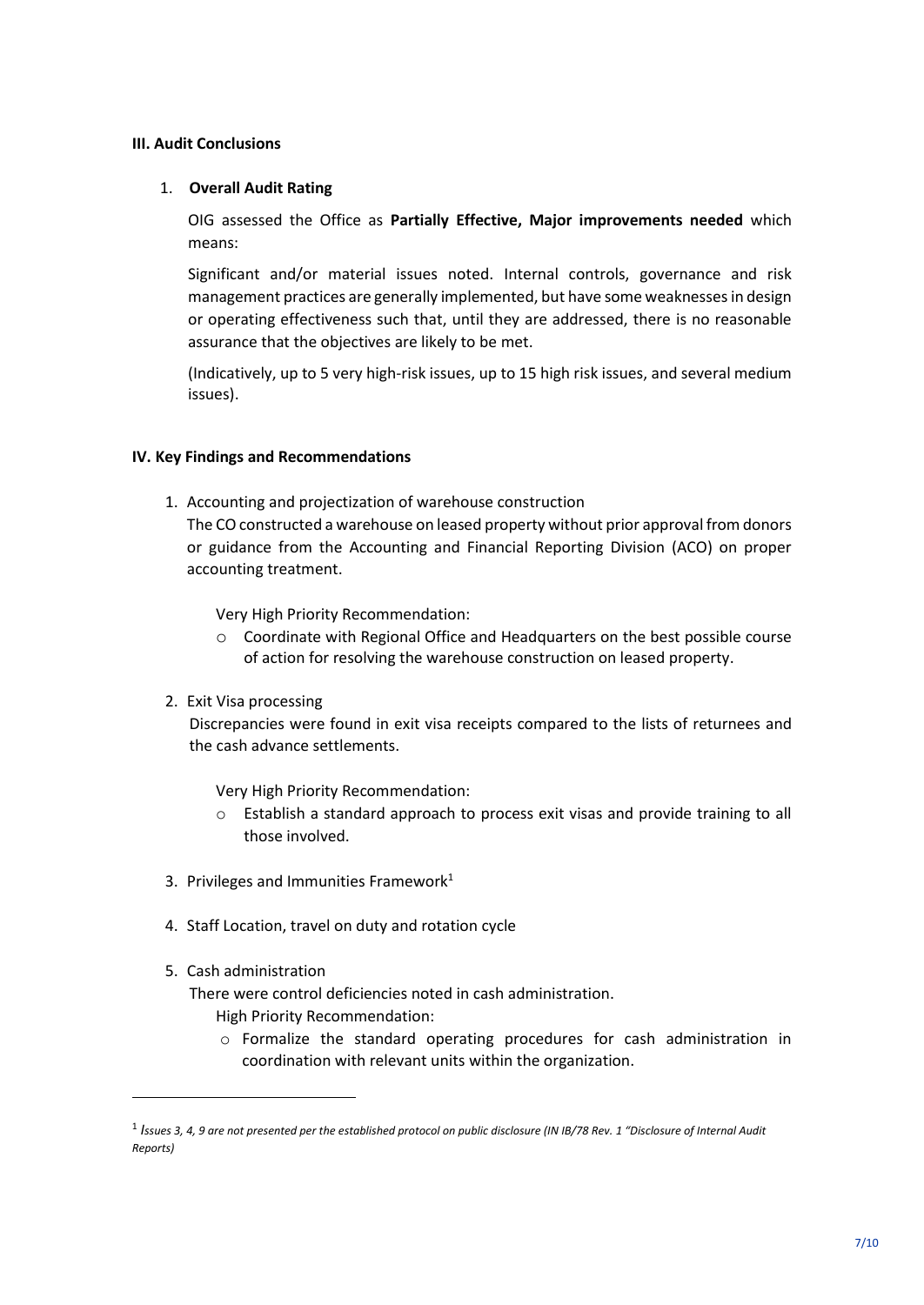6. Accounting and disbursement process

There were gaps noted in the accounting and disbursement process which may raise concerns on the effectiveness of internal controls, reliability of the financial information, and donor eligibility requirements.

High Priority Recommendation:

- o Review the existing internal control systems to address the gaps and weaknesses identified in the accounting and disbursement process and establish adequate supervision and quality control to ensure compliance.
- 7. Long outstanding items in vendor and staff accounts

There were long outstanding vendor accounts for both staff and non-staff, with some items dating back to 2014. This includes unsettled operational and travel advances, unpaid vendor invoices and retentions payable, medical claims and payments due to separated staff.

High Priority Recommendation:

- o Establish adequate systems and processes to improve the management of vendor payables.
- 8. Incomplete vendor files

There were no vendor performance evaluations in place and some vendor files miss essential documentation such as clearance against sanctioned vendor lists, code of conduct for vendors, besides vendor creation and information forms.

High Priority Recommendation:

- o Update vendor files with the necessary supporting documentation, including signed code of conduct for vendors.
- 9. Vehicle fleet management
- 10. Host family allowance

Inconsistencies and delays were noted in the settlement of cash advances for payment to host families under the Voluntary Humanitarian Return Programme.

High Priority Recommendation:

o Improve the process of payment to host families in coordination with relevant units in the Organization.

*Management agreed with all the recommendations and is implementing them.*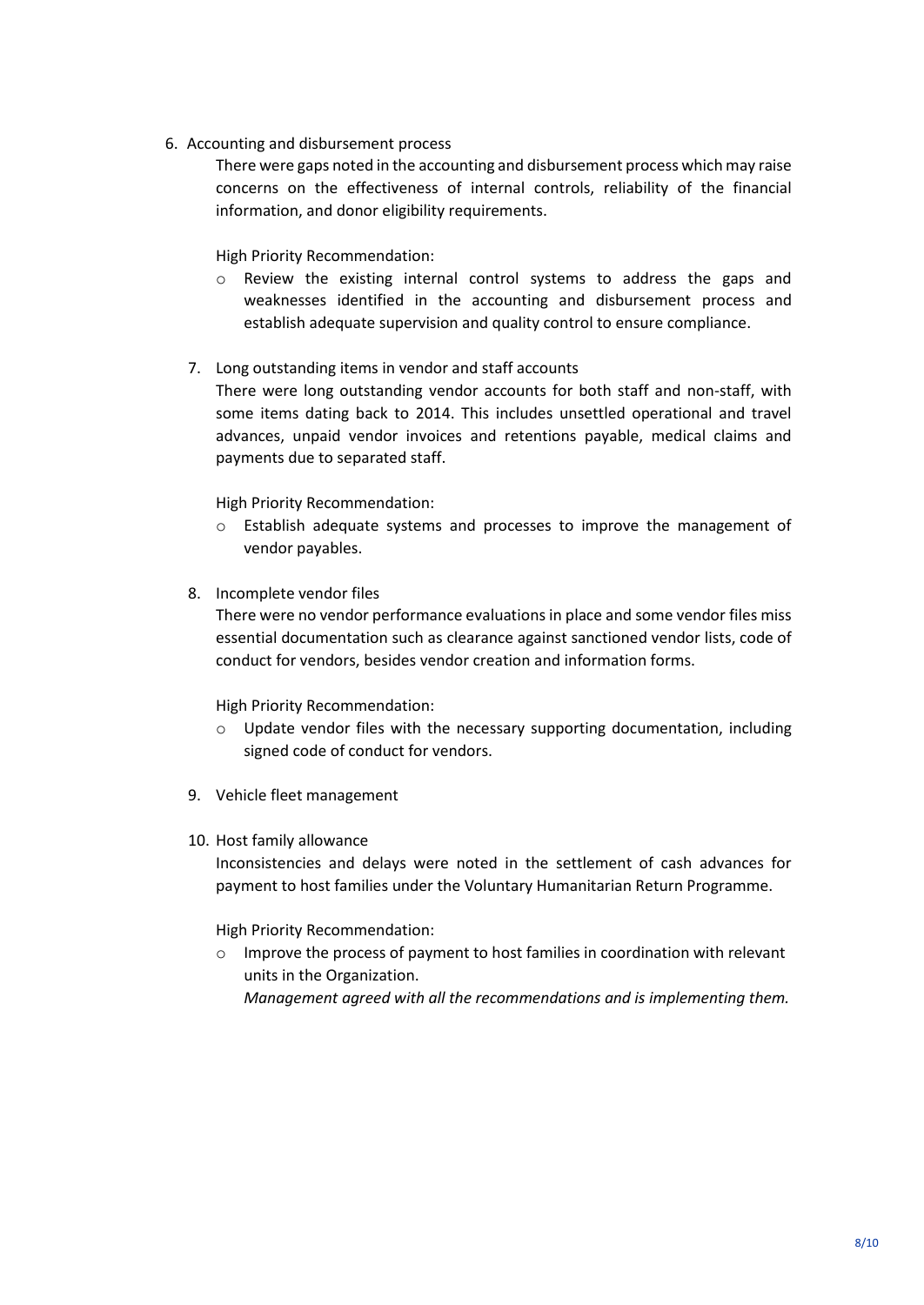#### **ANNEXES**

### **Definitions**

IG opinion on the overall adequacy of the internal controls, governance, and management processes, based on the number of audit findings and their risk levels:

| <b>Descriptor</b>                                                     | Guide                                                                                                                                                                                                                                                                                                                                                                                                                                 |  |  |  |
|-----------------------------------------------------------------------|---------------------------------------------------------------------------------------------------------------------------------------------------------------------------------------------------------------------------------------------------------------------------------------------------------------------------------------------------------------------------------------------------------------------------------------|--|--|--|
| <b>Effective</b>                                                      | No significant and/or material issue(s), or few moderate/minor<br>issues noted. Internal controls, governance and risk management<br>processes are adequately designed, well implemented, and<br>effective, to provide reasonable assurance that the objectives will<br>be met.                                                                                                                                                       |  |  |  |
|                                                                       | (Indicatively, no very high and high-risk issues)                                                                                                                                                                                                                                                                                                                                                                                     |  |  |  |
| <b>Partially Effective,</b><br>Some<br>improvements<br>needed         | Few significant issue(s), or some moderate issues noted. Internal<br>controls, governance, and risk management practices are<br>adequately designed and well implemented, but a limited<br>number of issues were identified that may present a moderate<br>risk to the achievement of the objectives.                                                                                                                                 |  |  |  |
|                                                                       | (Indicatively, no very high-risk issues)                                                                                                                                                                                                                                                                                                                                                                                              |  |  |  |
| <b>Partially Effective,</b><br><b>Major</b><br>improvements<br>needed | Significant and/or material issues noted. Internal controls,<br>governance and risk management practices are generally<br>implemented, but have some weaknesses in design or operating<br>effectiveness such that, until they are addressed, there is no<br>reasonable assurance that the objectives are likely to be met.<br>(Indicatively, up to 5 very high-risk issues, up to 15 high risk issues,<br>and several medium issues). |  |  |  |
| <b>Ineffective</b>                                                    | Multiple significant and/or (a) material issue(s) noted. Internal<br>controls, governance and risk management processes are not<br>adequately designed and/or are not generally effective. The<br>nature of these issues is such that the achievement of objectives<br>is seriously compromised.<br>(Indicatively, more than 5 very high-risk issues, more than 15 high<br>risk issues, several medium issues).                       |  |  |  |